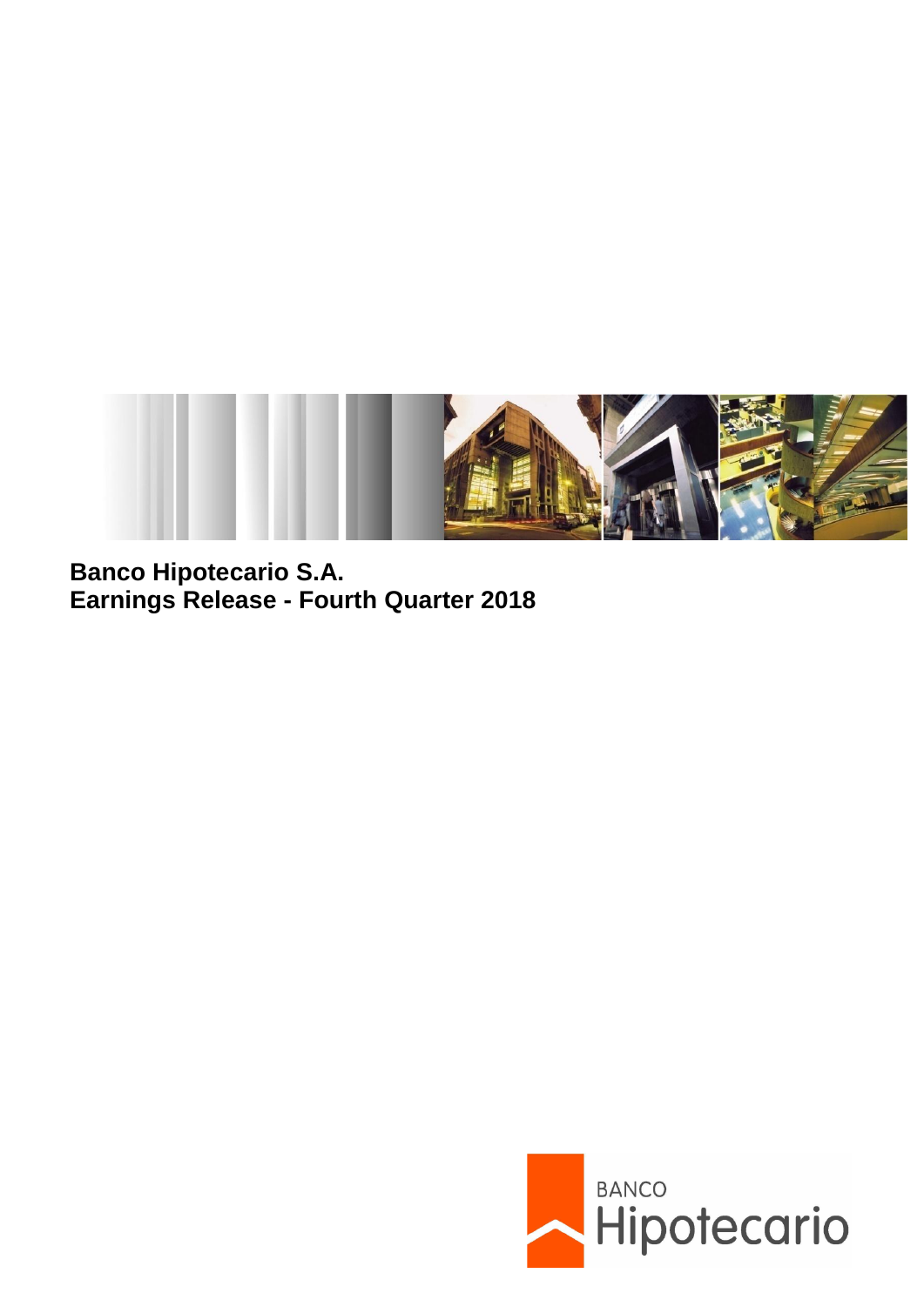

# Banco Hipotecario cordially invites you to participate in its Fourth Quarter 2018 conference call

# **Friday, Mar 8 th , 2018, 11:00A EST**

If you would like to participate, please call:

EEUU: (800) 288-8975 International: (612) 288-0329 PIN # 464701

Slideshow available at:

https://www.webcaster4.com/Webcast/Page/970/29561

Preferably 10 minutes before the call is due to begin. The conference will be in English.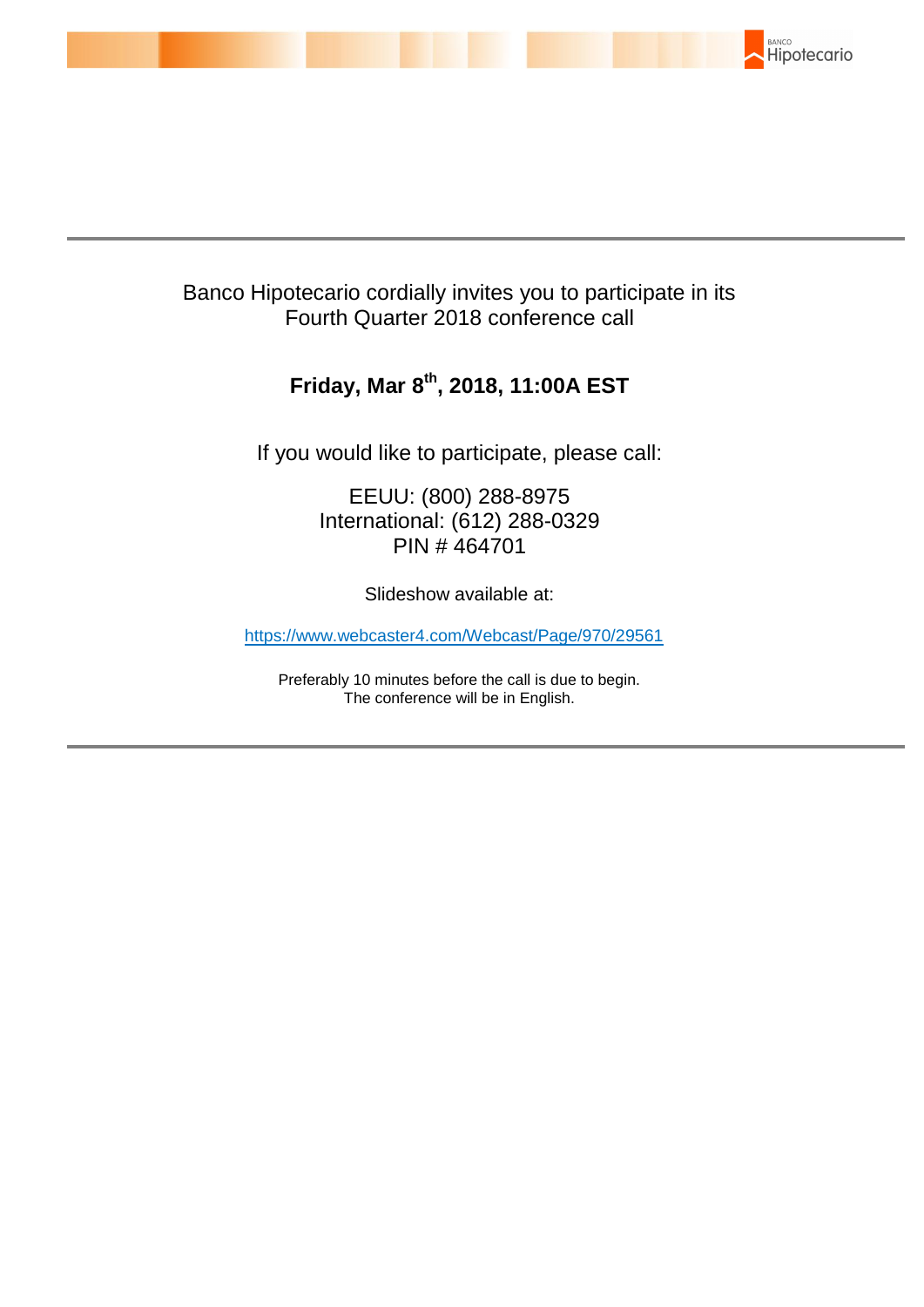BANCO Hipotecario

**Contacts**: **Martín Diez Eliezer Baschkier** Capital Markets Tel. (54-11) 4347- 5856/5967 Fax (54-11) 4347-5874 Buenos Aires, Argentina **mdiez@hipotecario.com.ar [baschkier@hipotecario.com.ar](mailto:baschkier@hipotecario.com.ar)**

**Tomás Godino** CFO Tel. (54-11) 4347-5759 Buenos Aires, Argentina

# **Banco Hipotecario SA reports Fourth Quarter 2018 consolidated results**

# *Highlights Executive Summary*

- Net income for the year was Ps. 2,051.4 million, 81.5% higher than the Ps. 1,130.5 million of 2017. Net income for the last quarter was Ps. 508.2 million, compared to Ps. 542.2 million and Ps. 64.4 million of previous quarter and same quarter of last year, respectively.
- Net operating income for the year was Ps. 13,373.0 million, 18.9% higher than the Ps. 11,248.7 million of 2017. Net operating income for the quarter was Ps. 3,697.4 million, 9.4% higher than the Ps. 3,379.2 million of previous quarter and 6.3% higher than the Ps. 3,479.5 million of same quarter of last year.
- Operating income for the year was Ps. 2,812.4 million, 70.8% higher than the Ps. 1,646.1 million of 2017. Operating income for the quarter was Ps. 645.1 million, 6.8% lower than the Ps. 692.3 million of previous quarter and 193.5% higher than the Ps. 219.8 million of same quarter of last year.
- Loans to the non financial private sector decreased 7.7% QoQ and increased 12.5% YoY.
- Deposits increased 16.7% QoQ and 40.9% YoY, while corporate bonds decreased 6.2% QoQ and increased 19.1% YoY.
- On an individual basis, NPL increased from 1.7% in Q4 2017 to 3.8% in Q4 2018, while coverage ratio was 74.9% at the end of the year. On a consolidated basis, NPL increased from 3.8% in Q4 2017 to 6.0% in Q4 2018, while coverage ratio was 70.6% at the end of the year.
- Total capital ratio as a percentage of RWA as of December 31, 2018 was 12.71%, compared to 13.14% of same quarter of last year.
- After the end of the reported period, the Bank acquired IRSA Propiedades Comerciales S.A.'s stake in Tarshop S.A., and became the owner of the 100% of the capital stock. Additionally, pursuing the optimization of Tarshop's business by focusing on personal loans origination to improve its profitability, the Bank acquired the contractual position over Tarshop's credit card portfolio, and all contracts related to that operation.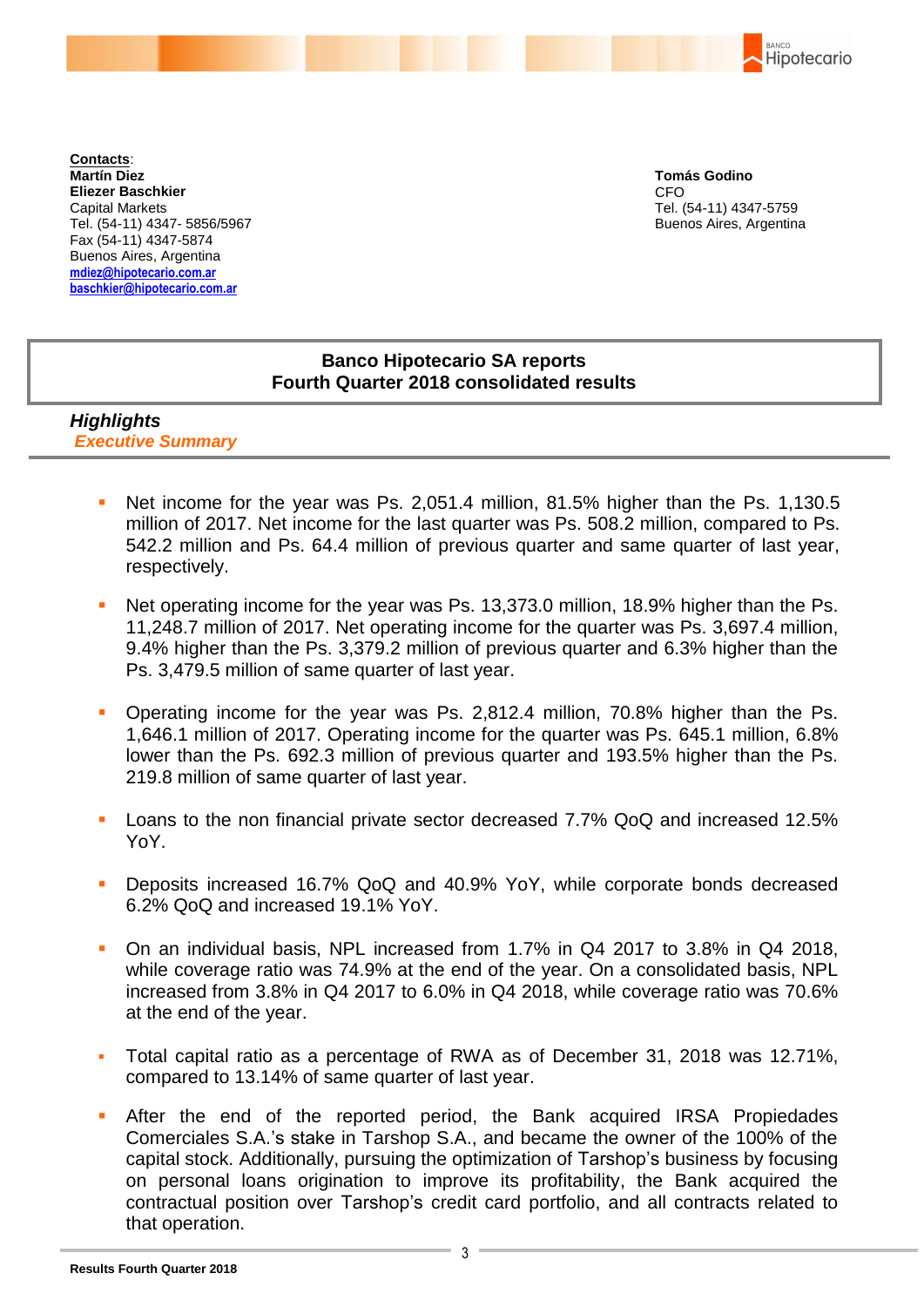

### *Buenos Aires, Mar 6 th, 2019*

#### **I. Banco Hipotecario Consolidation**

Banco Hipotecario S.A. has consolidated line by line its balance sheet and income statement with the financial statements of its subsidiaries: BACS Banco de Crédito y Securitización S.A., BH Valores S.A., BHN Sociedad de Inversión S.A. and Tarshop S.A. The consolidated financial statements as of December 31<sup>th</sup>, 2018 were prepared under IFRS according to Central Bank's convergence plan (Communication "A" 5541 and its modifications). Provisions under IFRS 9 (5.5) and inflation adjustment will be implemented starting on January  $1<sup>st</sup>$ , 2020 (Communications "A" 6430 and "A" 6651).

#### **II. Q4 2018 consolidated results**

Net income for the year was Ps. 2,051.4 million, compared to Ps. 1,130.5 million of last year, which represents an increase of 81.5%.

Regarding profitability ratios, the ROAA for 2018 was 2.71% compared to 1.92% for 2017, while ROAE for the same periods were 23.12% and 15.76%, respectively.

| Income statement                                                             | For the year ended |            | Variation (%) |  |
|------------------------------------------------------------------------------|--------------------|------------|---------------|--|
| (in millions of pesos)                                                       | 31/12/18           | 31/12/17   | YoY.          |  |
| Interest Income                                                              | 14,897.2           | 10,250.7   | 45.3%         |  |
| Interest Expense                                                             | (12, 733.0)        | (6, 252.4) | 103.6%        |  |
| <b>Net Interest Income</b>                                                   | 2,164.2            | 3,998.3    | (45.9)%       |  |
| Fee Income                                                                   | 4,152.6            | 3,599.4    | 15.4%         |  |
| Fee Expense                                                                  | (684.9)            | (599.5)    | 14.2%         |  |
| <b>Net Fee Income</b>                                                        | 3,467.8            | 2,999.9    | 15.6%         |  |
| Net Income from financial instruments at Fair Value<br>through profit & Loss | 5,930.0            | 1,800.3    | 229.4%        |  |
| Difference in quoted prices of gold and foreign currency                     | (710.9)            | (96.1)     | N/A           |  |
| Other operating income                                                       | 4,350.7            | 3,708.9    | 17.3%         |  |
| Provision for loan losses                                                    | (1,828.9)          | (1, 162.6) | 57.3%         |  |
| <b>Net Operating Income</b>                                                  | 13,373.0           | 11,248.7   | 18.9%         |  |
| Personnel expenses                                                           | (3,800.4)          | (3,838.0)  | (1.0)%        |  |
| Administrative expenses                                                      | (3,050.6)          | (2,611.7)  | 16.8%         |  |
| Depreciation and impairment of assets                                        | (444.2)            | (145.0)    | 206.4%        |  |
| Other operating expenses                                                     | (3, 265.4)         | (3,007.9)  | 8.6%          |  |
| <b>Operating Income</b>                                                      | 2,812.4            | 1,646.1    | 70.8%         |  |
| Income tax from continuing operations                                        | (754.3)            | (518.2)    | 45.5%         |  |
| Net income of the period attributable to<br>non-controlling interests        | (6.7)              | 2.6        | N/A           |  |
| <b>Net Income</b>                                                            | 2,051.4            | 1,130.5    | 81.5%         |  |

Net interest income for the year was Ps. 2,164.2 million; representing a 45.9% decrease YoY.

Interest income for the year was Ps. 14,897.2 million; representing a 45.3% increase YoY. This was mainly due to the increase in interest from public and corporate securities and interest from the loan portfolio.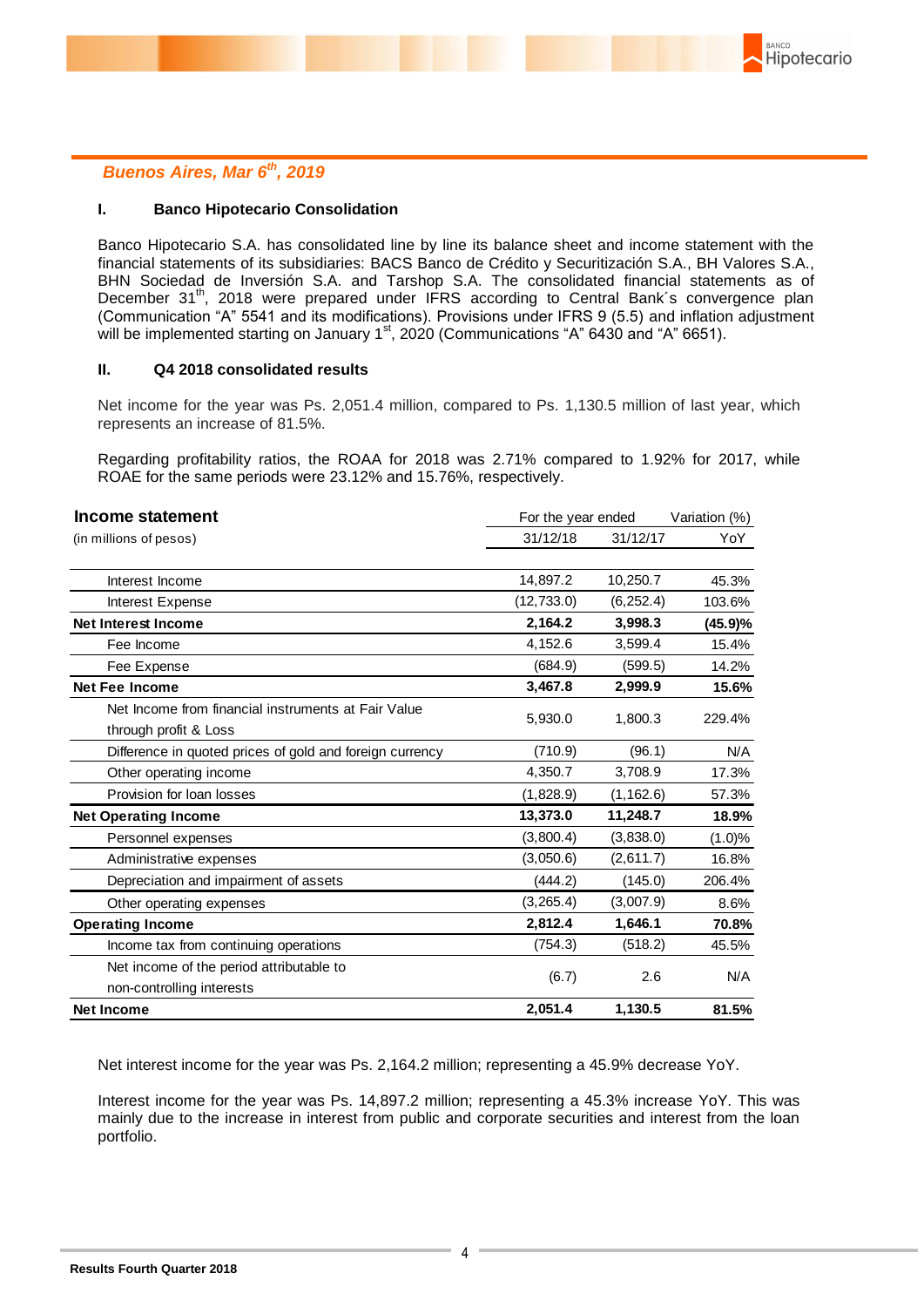| <b>Interest Income</b>                                  | For the year ended |          | Variation (%) |  |
|---------------------------------------------------------|--------------------|----------|---------------|--|
| (in millions of pesos)                                  | 31/12/18           | 31/12/17 | YoY           |  |
| Interest on cash and due from banks                     | 16.2               | 0.4      | N/A           |  |
| Interest from loans to the financial sector             | 133.4              | 105.1    | 27.0%         |  |
| Interest from public and corporate securities           | 516.4              | 242.4    | 113.0%        |  |
| Interest on overdrafts                                  | 308.2              | 155.0    | 98.8%         |  |
| Interest on documents                                   | 171.1              | 186.5    | (8.3)%        |  |
| Interest on pledge loans                                | 88.7               | 113.0    | $(21.5)\%$    |  |
| Interest on financial leases                            | 38.6               | 38.3     | 0.6%          |  |
| Interest on other loans                                 | 1,705.5            | 935.8    | 82.3%         |  |
| Income from adjustments                                 | 91.0               |          | N/A           |  |
| Interest from commercial loans                          | 2,403.0            | 1,428.6  | 68.2%         |  |
| Interest on personal loans                              | 3,291.7            | 2,324.7  | 41.6%         |  |
| Interest on credit card loans                           | 7,064.7            | 5,041.2  | 40.1%         |  |
| Interest from consumer loans                            | 10,356.3           | 7,365.9  | 40.6%         |  |
| Interest on mortgage loans                              | 571.3              | 597.5    | (4.4)%        |  |
| Interest on other receivables from financial operations | 15.5               | 17.8     | (12.9)%       |  |
| Income from adjustments                                 | 754.8              | 118.9    | N/A           |  |
| Interest from mortgage loans                            | 1,341.6            | 734.2    | 82.7%         |  |
| <b>Others</b>                                           | 130.2              | 374.0    | (65.2)%       |  |
| Total                                                   | 14,897.2           | 10,250.7 | 45.3%         |  |

**BANCO** 

Hipotecario

Interest expense for the year was Ps. 12,733.0 million; representing a 103.6% increase YoY. This was mainly due to the increase in interest from deposits and interest from corporate bonds.

| <b>Interest Expense</b>                                   | For the year ended |            | Variation (%) |  |
|-----------------------------------------------------------|--------------------|------------|---------------|--|
| (in millions of pesos)                                    | 31/12/18           | 31/12/17   | YoY           |  |
|                                                           |                    |            |               |  |
| Interest on checking accounts                             | (1,015.6)          | (122.2)    | N/A           |  |
| Interest on saving accounts                               | (9.0)              | (5.0)      | 82.7%         |  |
| Interest on time deposits                                 | (3,444.6)          | (2, 179.8) | 58.0%         |  |
| Expense from adjustments                                  | (288.7)            | (43.9)     | N/A           |  |
| Interest from deposits                                    | (4,758.0)          | (2,350.8)  | 102.4%        |  |
| Interest from other liabilities from financial operations | (6,934.9)          | (3,569.6)  | 94.3%         |  |
| Expense from adjustments                                  | (741.2)            | (136.0)    | N/A           |  |
| Interest from corporate bonds                             | (7,676.1)          | (3,705.5)  | 107.2%        |  |
| Interest on interfinancial loans                          | (44.0)             | (15.7)     | 180.0%        |  |
| Interest on other financing from financial institutions   | (138.0)            | (104.9)    | 31.6%         |  |
| <b>Others</b>                                             | (116.8)            | (75.5)     | 54.8%         |  |
| Total                                                     | (12, 733.0)        | (6, 252.4) | 103.6%        |  |

Net fee income for the year was Ps. 3,467.8 million; representing a 15.6% increase YoY.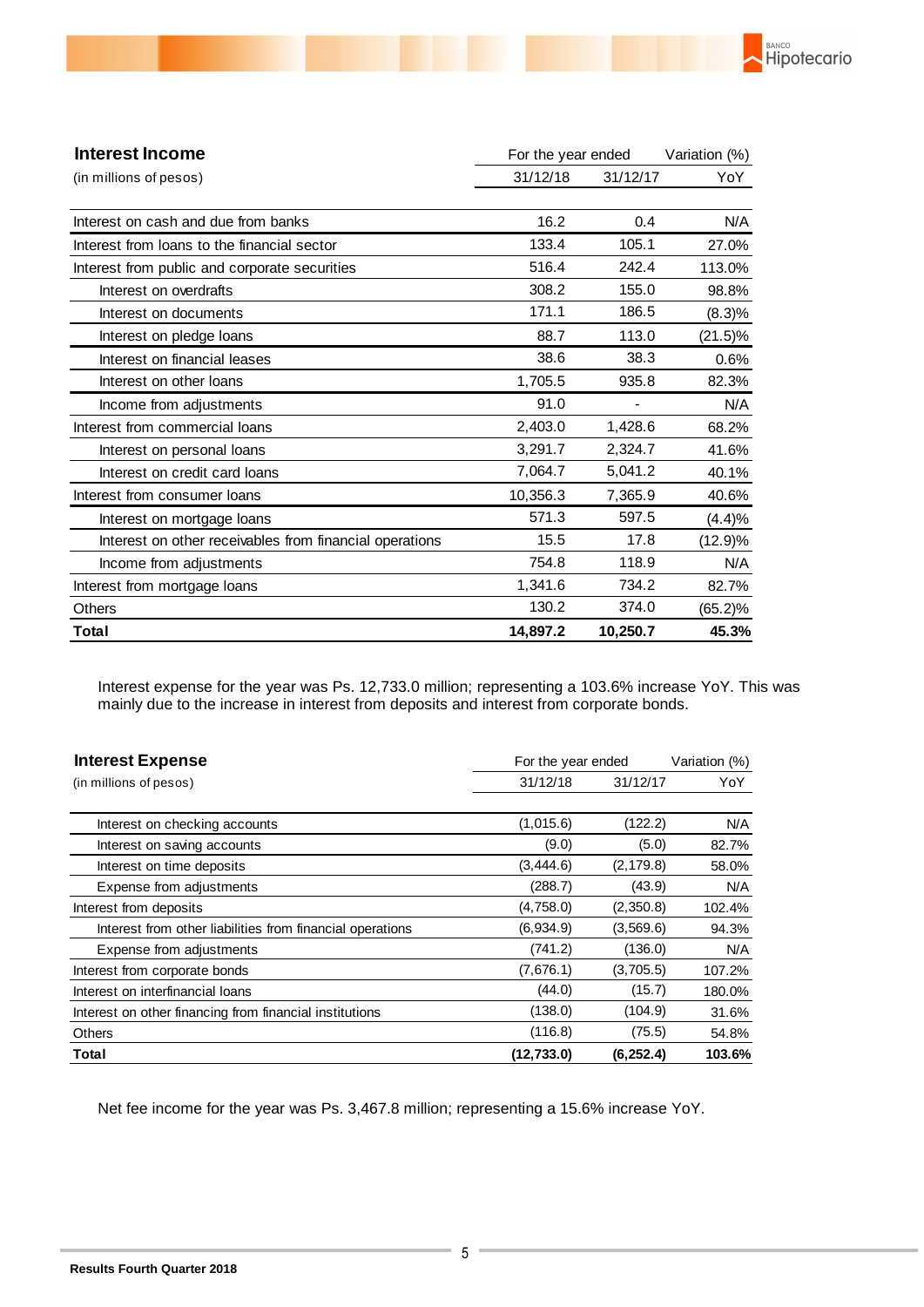

BANCO

Hipotecario

Net income from financial instruments at fair value through profit and loss for the year was Ps. 5,930.0 million, representing a 229.4% increase YoY.

# **Net Income from financial instruments at**

| Fair Value through profit & Loss    | For the year ended | Variation (%) |             |
|-------------------------------------|--------------------|---------------|-------------|
| (in millions of pesos)              | 31/12/18           | 31/12/17      | YoY         |
|                                     |                    |               |             |
| Income from public securities       | 5,702.0            | 1,786.2       | 219.2%      |
| Income from private securities      | 198.2              | 284.4         | $(30.3)\%$  |
| Income from FX forward transactions | 26.2               | (273.5)       | (109.6)%    |
| Income from corporate bonds         | 24.5               | 7.7           | 216.5%      |
| Income from interest rate swaps     |                    | 3.4           | $(100.0)\%$ |
| Income from financial trusts        | (20.9)             | (7.9)         | 163.6%      |
| <b>Total</b>                        | 5,930.0            | 1.800.3       | 229.4%      |

Other operating income for the year was Ps. 4,350.7 million, representing a 17.3% increase YoY.

| Other operating income                | For the year ended | Variation (%) |        |
|---------------------------------------|--------------------|---------------|--------|
| (in millions of pesos)                | 31/12/18           | 31/12/17      | YoY    |
|                                       |                    |               |        |
| Loan related services                 | 2,883.1            | 2,702.3       | 6.7%   |
| Fee charged on liability transactions | 138.0              | 104.4         | 32.1%  |
| Other income from services            | 389.2              | 375.0         | 3.8%   |
| Penalty interest                      | 182.6              | 116.6         | 56.6%  |
| Recovered loans                       | 174.0              | 168.5         | 3.2%   |
| <b>Others</b>                         | 583.8              | 242.1         | 141.2% |
| <b>Total</b>                          | 4.350.7            | 3.708.9       | 17.3%  |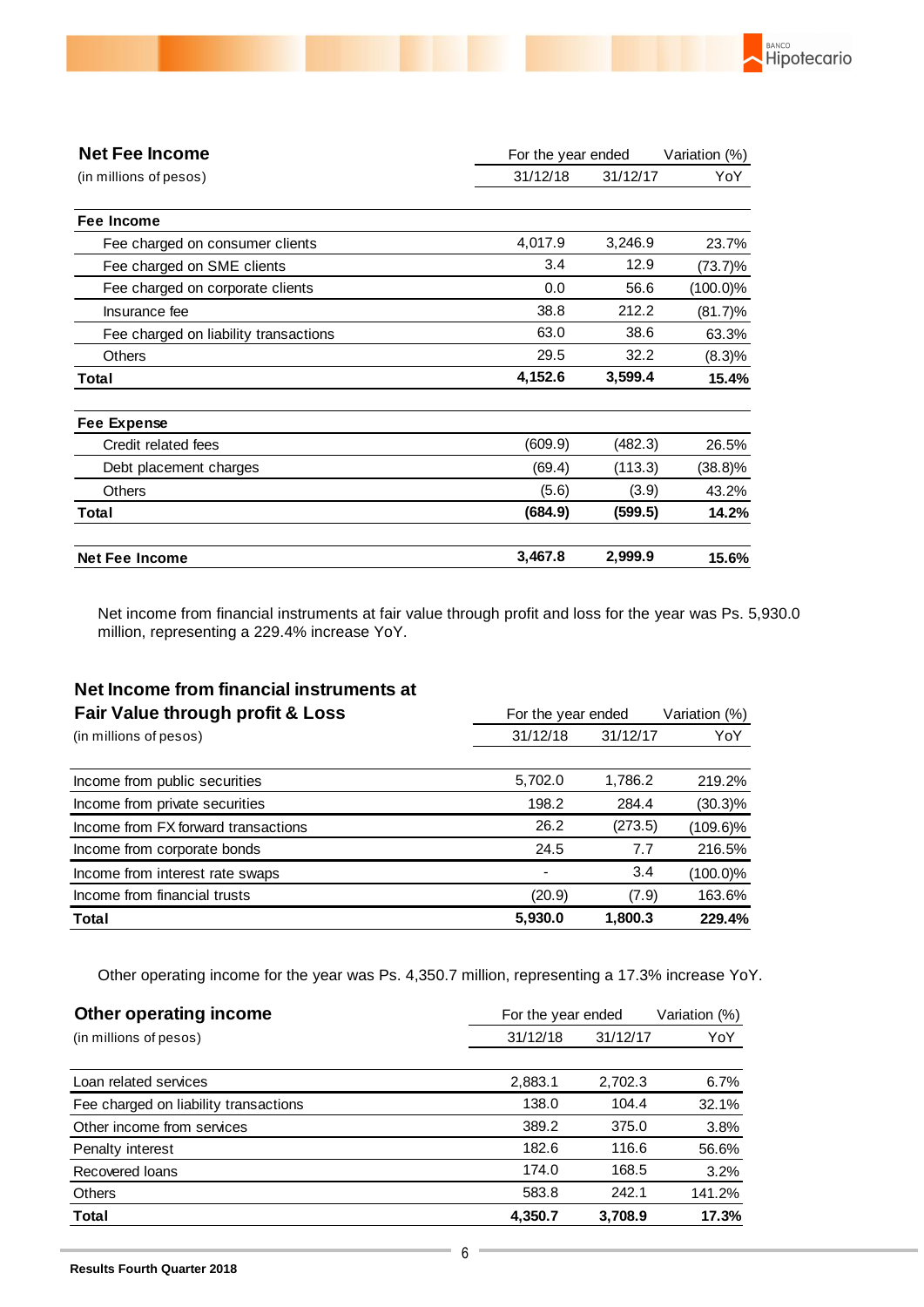

Provision for loan losses for the year was Ps. 1,828.9 million, representing a 57.3% YoY.

Personnel expenses for the year were Ps. 3,800.4 million, representing a 1.0% decrease YoY.

Administrative expenses for the year were Ps. 3,050.6 million, representing a 16.8% increase YoY.

| <b>Administrative expenses</b>      | For the year ended | Variation (%) |       |
|-------------------------------------|--------------------|---------------|-------|
| (in millions of pesos)              | 31/12/18           | 31/12/17      | YoY   |
|                                     |                    |               |       |
| Directors fees                      | (201.2)            | (149.7)       | 34.4% |
| Other fees                          | (1, 133.8)         | (924.6)       | 22.6% |
| Advertising and publicity           | (139.4)            | (123.8)       | 12.6% |
| Taxes                               | (416.3)            | (377.5)       | 10.3% |
| Manteinance and conservation fees   | (225.1)            | (221.8)       | 1.5%  |
| Electricity, gas and communications | (275.8)            | (220.6)       | 25.0% |
| <b>Others</b>                       | (658.9)            | (593.8)       | 11.0% |
| <b>Total</b>                        | (3,050.6)          | (2,611.7)     | 16.8% |

Other operating expenses for the year were Ps. 3,265.4 million, representing a 8.6% increase YoY.

| Other operating expenses             | For the year ended | Variation (%) |         |
|--------------------------------------|--------------------|---------------|---------|
| (in millions of pesos)               | 31/12/18           | 31/12/17      | YoY     |
|                                      |                    |               |         |
| Turnover tax and others              | (1,778.5)          | (1,309.6)     | 35.8%   |
| Deposit Guarantee Fund contributions | (44.3)             | (33.9)        | 30.4%   |
| Loan related services                | (1,056.8)          | (1, 227.3)    | (13.9)% |
| Other provision charges              | (95.1)             | (215.9)       | (55.9)% |
| <b>Discounts</b>                     | (80.7)             | (80.0)        | 0.9%    |
| <b>Others</b>                        | (210.0)            | (141.1)       | 48.8%   |
| <b>Total</b>                         | (3,265.4)          | (3,007.9)     | 8.6%    |

Non financial private sector loan portfolio totaled Ps. 45,161.8 million at the end of 2018; representing a 12.5% increase YoY.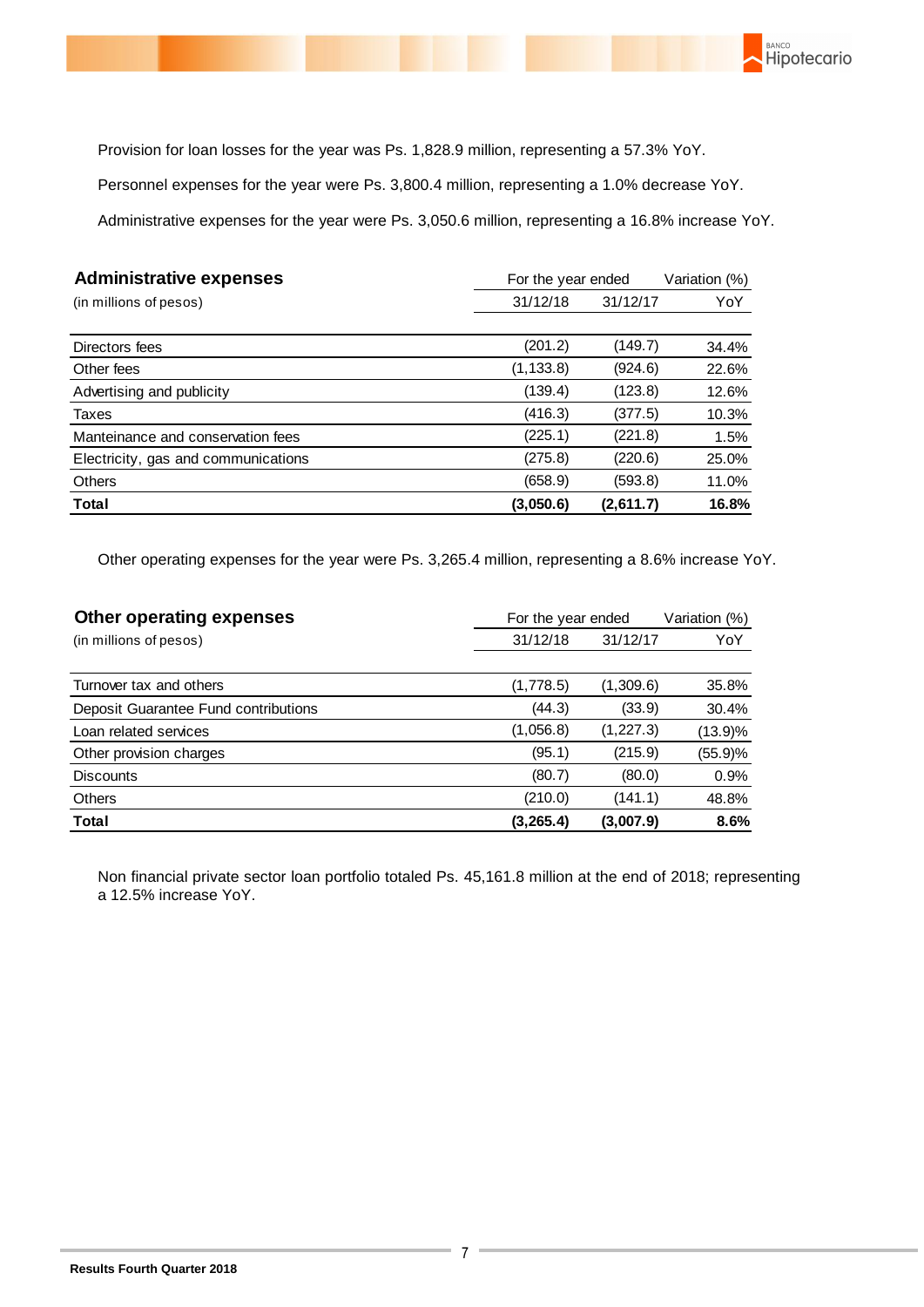

BH's non financial private sector loan portfolio composition as of December 31, 2018 was 71.8% of retail financing and housing loans (59.4% consumer and 12.4% housing) and 28.2% of corporate loans, providing a highly diversified client base.

BANCO

Hipotecario



#### **Loan Portfolio Diversification** (Non-financial Private Sector Loans) Q4 2018

On an individual basis, NPL increased from 1.7% in Q4 2017 to 3.8% in Q4 2018, while coverage ratio was 74.9% at the end of the year. On a consolidated basis, NPL increased from 3.8% in Q4 2017 to 6.0% in Q4 2018, while coverage ratio was 70.6% at the end of the year.

On Feb 28th, 2019, the Central Bank required the Bank to reclassify certain commercial portfolio debtors. As of the date of this release, the Bank is analyzing this request.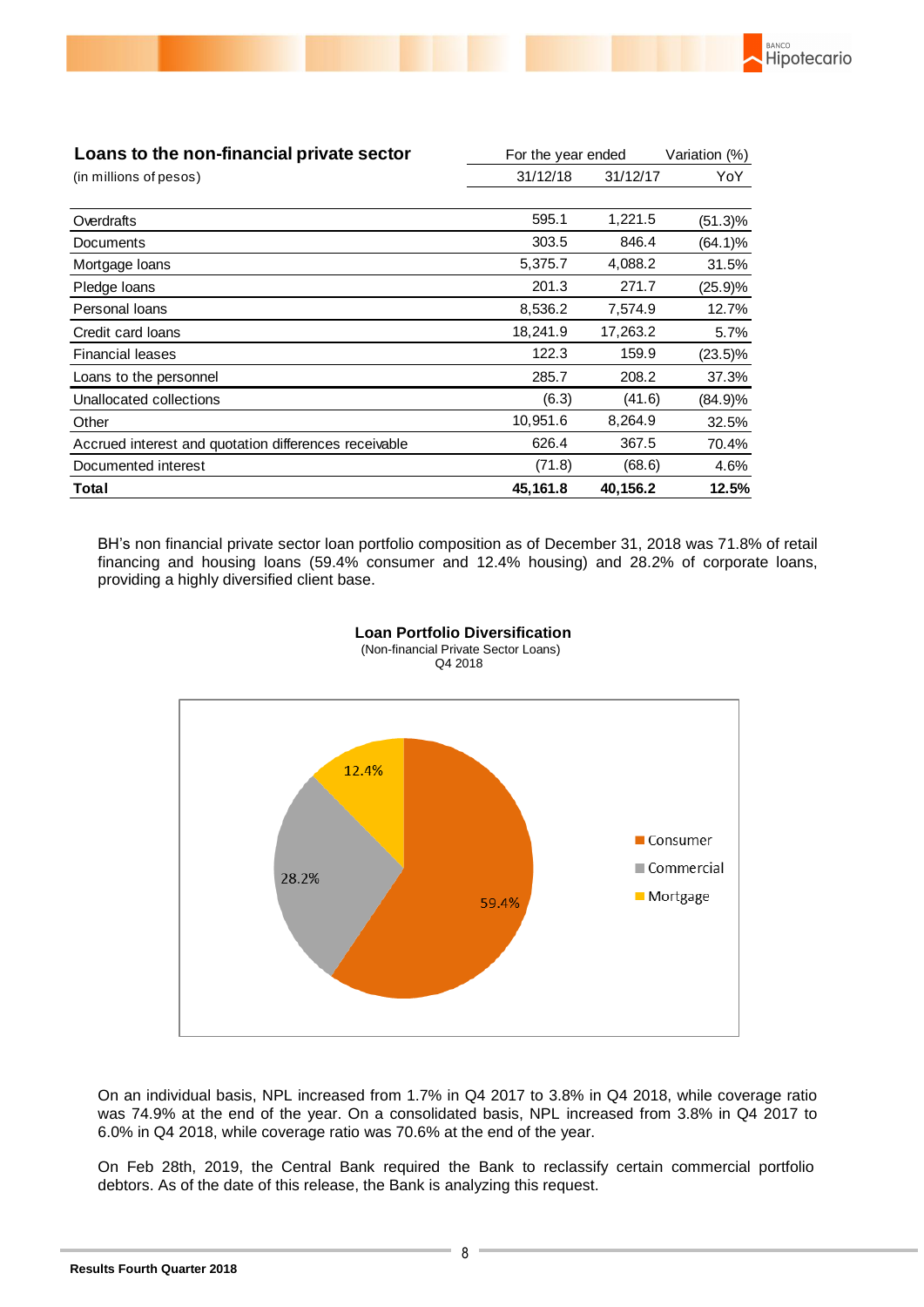Notwithstanding what has been said above, the Bank's Board considers that the loan loss provisions related to those debtors as of Dec 31, 2018, were determined in accordance with the Central Bank's debt classification system and reflect the conclusions of the analysis of each debtor's available information as of that date.

**BANCO** 

Hipotecario

| Non-performing loans                          | For the year ended |          | Variation (%) |  |
|-----------------------------------------------|--------------------|----------|---------------|--|
| (in millions of pesos)                        | 31/12/18           | 31/12/17 | YoY           |  |
|                                               |                    |          |               |  |
| Non-performing loans*                         | 1,569.7            | 596.8    | 163.0%        |  |
| Total portfolio*                              | 41,696.5           | 34,685.3 | 20.2%         |  |
| Allowances*                                   | 1,175.3            | 638.9    | 83.9%         |  |
| Non-performing loans**                        | 2.934.2            | 1,618.1  | 81.3%         |  |
| Total portfolio**                             | 48,583.4           | 42,771.9 | 13.6%         |  |
| Allowances**                                  | 2,071.5            | 1,383.4  | 49.7%         |  |
| Ratios (%)                                    |                    |          |               |  |
| Non-performing portofolio / Total portfolio*  | 3.8%               | 1.7%     |               |  |
| Allowances / Non-performing portfolio*        | 74.9%              | 107.1%   |               |  |
| Non-performing portofolio / Total portfolio** | 6.0%               | 3.8%     |               |  |
| Allowances / Non-performing portfolio**       | 70.6%              | 85.5%    |               |  |
|                                               |                    |          |               |  |

\* Individual level

\*\* Consolidated level

 Deposits totaled Ps. 29,307.6 million, representing a 40.9% increase YoY, while corporate bonds totaled Ps. 31,660.5 million, representing a 19.1% increase YoY.

| <b>Funding</b>                | For the year ended |        |          |        | Variation (%) |
|-------------------------------|--------------------|--------|----------|--------|---------------|
| (in millions of pesos)        | 31/12/18           |        | 31/12/17 |        | YoY           |
|                               | Ps.                | %      | Ps.      | %      |               |
| Deposits                      | 29,307.6           | 48.1%  | 20,803.8 | 43.9%  | 40.9%         |
| Local corporate bonds         | 9.054.2            | 14.9%  | 8.040.5  | 17.0%  | 12.6%         |
| International corporate bonds | 22,606.3           | 37.1%  | 18,549.3 | 39.1%  | 21.9%         |
| Corporate bonds               | 31,660.5           | 51.9%  | 26,589.8 | 56.1%  | 19.1%         |
| <b>Total</b>                  | 60,968.0           | 100.0% | 47,393.6 | 100.0% | 28.6%         |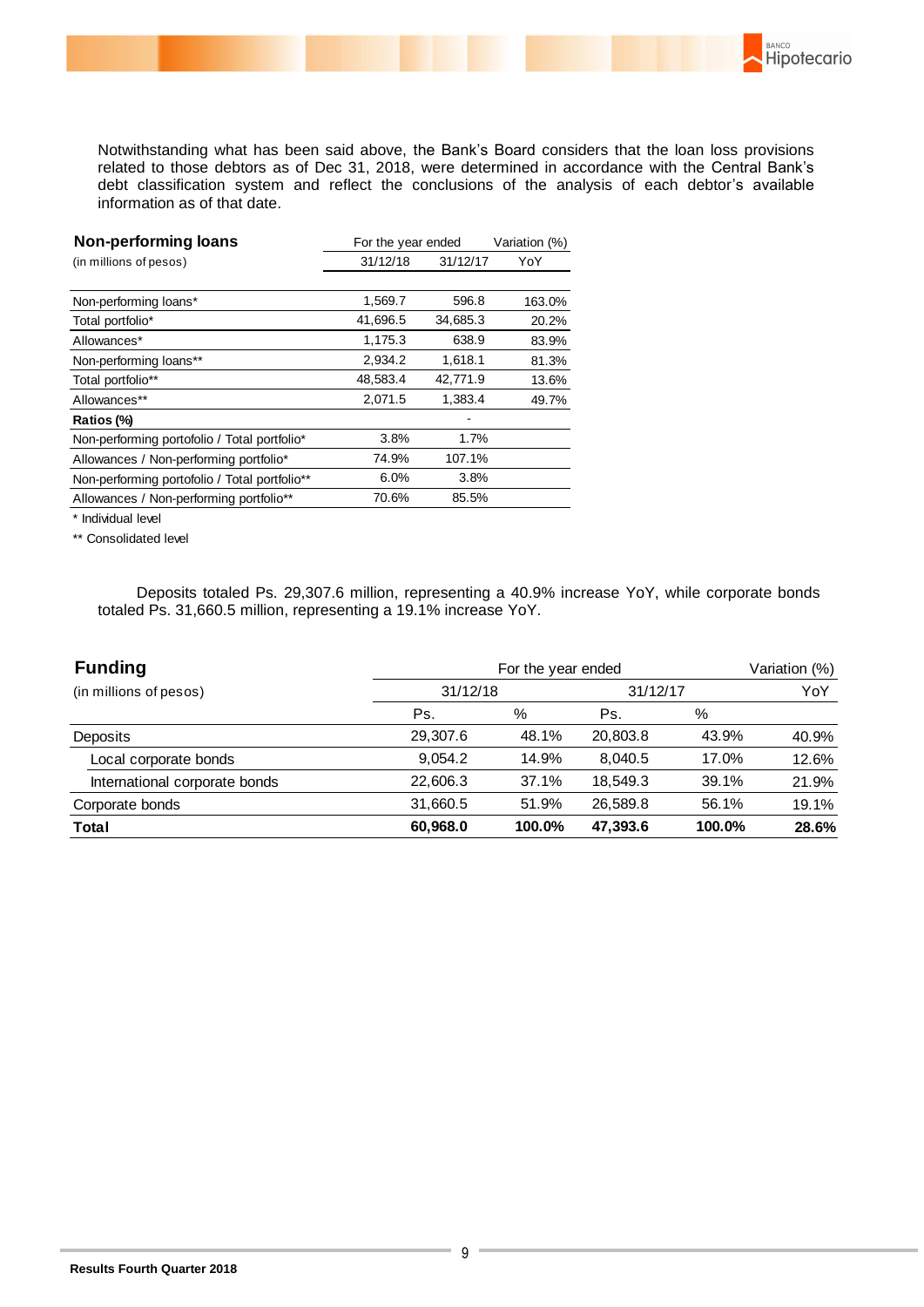

| Comparative consolidated balance sheet                                | As of     |            | Variation (%) |  |
|-----------------------------------------------------------------------|-----------|------------|---------------|--|
| (in millions of pesos)                                                | 31/12/18  | 31/12/17   | YoY           |  |
| <b>Assets</b>                                                         |           |            |               |  |
| Cash and deposits in banks                                            | 8,832.8   | 3,951.5    | 123.5%        |  |
| Debt securities at fair value through profit and loss                 | 19,287.9  | 14,867.8   | 29.7%         |  |
| Derivatives                                                           | 69.5      | 46.2       | 50.3%         |  |
| Repo transactions                                                     | 589.5     | 115.2      | N/A           |  |
| Loans and other receivables                                           | 2,311.1   | 1,735.7    | 33.1%         |  |
| Non financial public sector                                           | 29.1      | 89.6       | $(67.5)\%$    |  |
| Financial sector                                                      | 415.9     | 456.3      | (8.8)%        |  |
| Non financial private sector and foreign                              | 45,161.8  | 40,156.2   | 12.5%         |  |
| Allow ances                                                           | (2,040.2) | (1, 357.5) | 50.3%         |  |
| Loans, net of allow ances                                             | 43,566.7  | 39,344.6   | 10.7%         |  |
| Other debt securities                                                 | 1,700.0   | 618.2      | 175.0%        |  |
| Financial assets in guarantee                                         | 2,007.1   | 2,187.8    | (8.3)%        |  |
| Investment in other companies, subsidiaries and joint ventures        | 13.4      | 10.9       | 23.1%         |  |
| Property, plant and equipment                                         | 1,497.4   | 2,819.2    | (46.9)%       |  |
| Others                                                                | 4,686.3   | 868.2      | N/A           |  |
| <b>Total Assets</b>                                                   | 84,561.6  | 66,565.3   | 27.0%         |  |
|                                                                       |           |            |               |  |
| <b>Liabilities</b>                                                    |           |            |               |  |
| Deposits                                                              | 29,307.6  | 20,803.8   | 40.9%         |  |
| Liabilities at fair value through profit and loss                     | 751.5     |            | N/A           |  |
| Derivatives                                                           | 136.3     | 65.8       | 107.3%        |  |
| Repo transactions                                                     | 65.2      | 1,061.6    | $(93.9)\%$    |  |
| Other financial liabilities                                           | 7,547.8   | 5,809.1    | 29.9%         |  |
| Financing received from Central Bank and other financial institutions | 657.7     | 496.0      | 32.6%         |  |
| <b>Issued corporate bonds</b>                                         | 31,660.5  | 26,589.8   | 19.1%         |  |
| Current income tax liabilities                                        | 434.0     | 168.1      | 158.2%        |  |
| Subordinated corporate bonds                                          |           |            | N/A           |  |
| Provisions                                                            | 306.9     | 397.6      | $(22.8)\%$    |  |
| Deferred income tax liabilities                                       |           |            | N/A           |  |
| Other non financial liabilities                                       | 3,603.0   | 2,938.4    | 22.6%         |  |
| <b>Total Liabilities</b>                                              | 74,470.4  | 58,330.2   | 27.7%         |  |
|                                                                       |           |            |               |  |
| Shareholders' Equity attributable to non controlling interest         | 292.4     | 287.9      | 1.6%          |  |
| Shareholders' Equity attributable to controlling interest             | 9,798.8   | 7,947.2    | 23.3%         |  |
| <b>Total Shareholders' Equity</b>                                     | 10,091.2  | 8,235.1    | 22.5%         |  |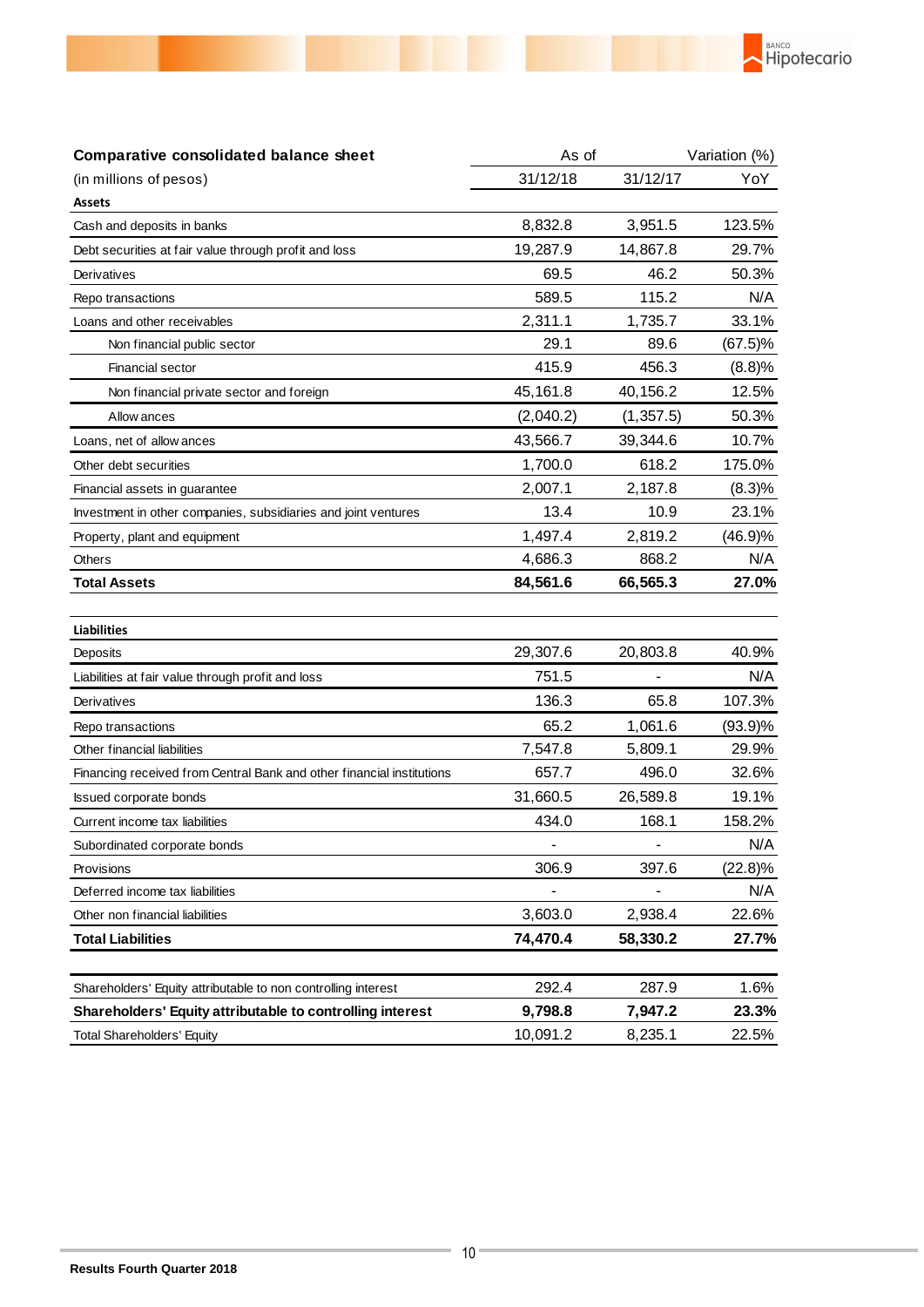

| Comparative consolidated income statement                                    | For the year ended |            | Variation (%) |
|------------------------------------------------------------------------------|--------------------|------------|---------------|
| (in millions of pesos)                                                       | 31/12/18           | 31/12/17   | YoY           |
| Interest Income                                                              | 14,051.4           | 10,131.8   | 38.7%         |
| Income from adjustments                                                      | 845.9              | 118.9      | N/A           |
| Interest Expense                                                             | (11, 703.1)        | (6,072.6)  | 92.7%         |
| Expenses from adjuntments                                                    | (1,029.9)          | (179.9)    | N/A           |
| <b>Net Interest Income</b>                                                   | 2,164.2            | 3,998.3    | (45.9)%       |
| Fee Income                                                                   | 4,152.6            | 3,599.4    | 15.4%         |
| Fee Expense                                                                  | (684.9)            | (599.5)    | 14.2%         |
| Net Fee Income                                                               | 3,467.8            | 2,999.9    | 15.6%         |
| Net Income from financial instruments at Fair Value<br>through profit & Loss | 5,930.0            | 1,800.3    | 229.4%        |
| Difference in quoted prices of gold and foreign currency                     | (710.9)            | (96.1)     | N/A           |
| Other operating income                                                       | 4,350.7            | 3,708.9    | 17.3%         |
| Provision for loan losses                                                    | (1,828.9)          | (1, 162.6) | 57.3%         |
| <b>Net Operating Income</b>                                                  | 13,373.0           | 11,248.7   | 18.9%         |
| Personnel expenses                                                           | (3,800.4)          | (3,838.0)  | (1.0)%        |
| Administrative expenses                                                      | (3,050.6)          | (2,611.7)  | 16.8%         |
| Depreciation and impairment of assets                                        | (444.2)            | (145.0)    | 206.4%        |
| Other operating expenses                                                     | (3,265.4)          | (3,007.9)  | 8.6%          |
| <b>Operating Income</b>                                                      | 2,812.4            | 1,646.1    | 70.8%         |
| Income before income tax from continuing operations                          | 2,812.4            | 1,646.1    | 70.8%         |
| Income tax from continuing operations                                        | (754.3)            | (518.2)    | 45.5%         |
| Net income of the period attributable to                                     | (6.7)              | 2.6        | N/A           |
| non-controlling interests<br>Net Income                                      | 2.051.4            | 1,130.5    | 81.5%         |

| <b>Statistic data and comparative ratios</b> | For the year ended |          |
|----------------------------------------------|--------------------|----------|
|                                              | 31/12/18           | 31/12/17 |
|                                              |                    |          |
| Profitability                                |                    |          |
| ROAA (return on average assets)              | 2.71%              | 1.92%    |
| ROAE (return on average equity)              | 23.12%             | 15.76%   |
| Net financial margin*                        | 9.77%              | 9.70%    |
| Efficiency**                                 | 62.97%             | 69.5%    |
|                                              |                    |          |
| Capital                                      |                    |          |
| Shareholders' Equity / Total Assets          | 11.59%             | 11.94%   |
| CET   Ratio                                  | 12.10%             | 12.45%   |
| Tier 1 Ratio                                 | 12.13%             | 12.50%   |
| <b>Total Capital Ratio</b>                   | 12.71%             | 13.14%   |
|                                              |                    |          |
| Liquidity                                    |                    |          |

| Liquid Assets / Deposits | 101.8% | 93.4%  |
|--------------------------|--------|--------|
| Loans / Deposits         | 148.7% | 189.1% |

\* (Annualized net interest income + annualized Net Income from financial instruments at Fair Value through profit

and loss + annualized Difference in quoted prices of gold and foreign currency) / Average Assets

\*\* (Personnel expenses + administrative expenses + depreciation and impairment of assets) /

(Net Interest Income + Net Fee Income + Net Income from financial instruments at Fair Value through profit and loss + difference in quoted prices of gold and foreign currency + other items included in income and operating expenses)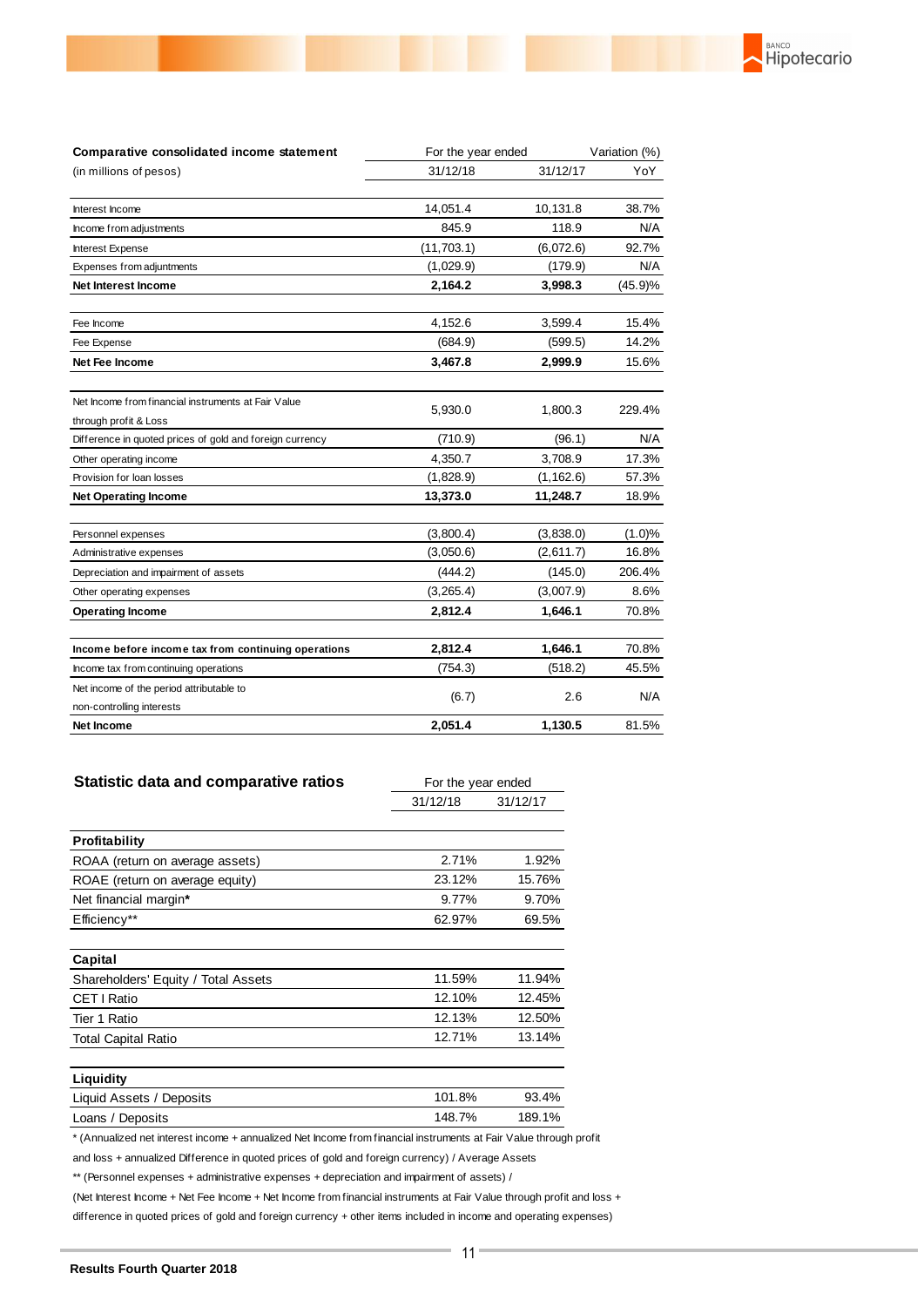### **III. Fourth quarter Consolidated Statement of Income**

Net income for the fourth quarter was Ps. 508.2 million, compared to Ps. 542.2 million and Ps. 64.4 million of previous quarter and same quarter last year, respectively.

BANCO

Hipotecario

Regarding profitability ratios, the annualized ROAA for the 4Q2018 was 2.71% compared to 2.74% for the previous quarter and 1.92% for the 4Q2017. While annualized ROAE for the same periods were 23.12%, 23.87% and 15.76%, respectively.

| Income statement                                                             | For the 3 month period ended |           |            | Variation (%) |            |
|------------------------------------------------------------------------------|------------------------------|-----------|------------|---------------|------------|
| (in millions of pesos)                                                       | 31/12/18                     | 30/09/18  | 31/12/17   | QoQ           | YoY        |
| Interest Income                                                              | 4,605.8                      | 3,898.0   | 2,897.1    | 18.2%         | 59.0%      |
| Interest Expense                                                             | (4, 495.9)                   | (3,350.5) | (1,920.1)  | 34.2%         | 134.2%     |
| <b>Net Interest Income</b>                                                   | 109.9                        | 547.5     | 977.0      | (79.9)%       | (88.8)%    |
| Fee Income                                                                   | 921.8                        | 1,134.1   | 1,006.4    | $(18.7)\%$    | (8.4)%     |
| Fee Expense                                                                  | (147.5)                      | (185.1)   | (184.2)    | $(20.3)\%$    | (19.9)%    |
| <b>Net Fee Income</b>                                                        | 774.3                        | 949.1     | 822.2      | $(18.4)\%$    | (5.8)%     |
| Net Income from financial instruments at Fair Value<br>through profit & Loss | 2,485.6                      | 1,212.5   | 843.8      | 105.0%        | 194.6%     |
| Difference in quoted prices of gold and foreign currency                     | (616.0)                      | 393.7     | (55.5)     | $(256.5)\%$   | N/A        |
| Other operating income                                                       | 1,492.4                      | 756.9     | 1,258.7    | 97.2%         | 18.6%      |
| Provision for loan losses                                                    | (548.8)                      | (480.4)   | (366.7)    | 14.2%         | 49.7%      |
| <b>Net Operating Income</b>                                                  | 3,697.4                      | 3,379.2   | 3,479.5    | 9.4%          | 6.3%       |
| Personnel expenses                                                           | (1, 130.1)                   | (953.3)   | (1, 448.3) | 18.5%         | $(22.0)\%$ |
| Administrative expenses                                                      | (764.5)                      | (834.9)   | (689.4)    | (8.4)%        | 10.9%      |
| Depreciation and impairment of assets                                        | (332.3)                      | (37.1)    | (34.3)     | N/A           | N/A        |
| Other operating expenses                                                     | (825.4)                      | (861.6)   | (1,087.7)  | $(4.2)\%$     | $(24.1)\%$ |
| <b>Operating Income</b>                                                      | 645.1                        | 692.3     | 219.8      | (6.8)%        | 193.5%     |
| Income tax from continuing operations                                        | (155.4)                      | (146.9)   | (173.2)    | 5.7%          | $(10.3)\%$ |
| Net income of the period attributable to<br>non-controlling interests        | 18.5                         | (3.2)     | 17.8       | N/A           | 3.6%       |
| <b>Net Income</b>                                                            | 508.2                        | 542.2     | 64.4       | (6.3)%        | N/A        |